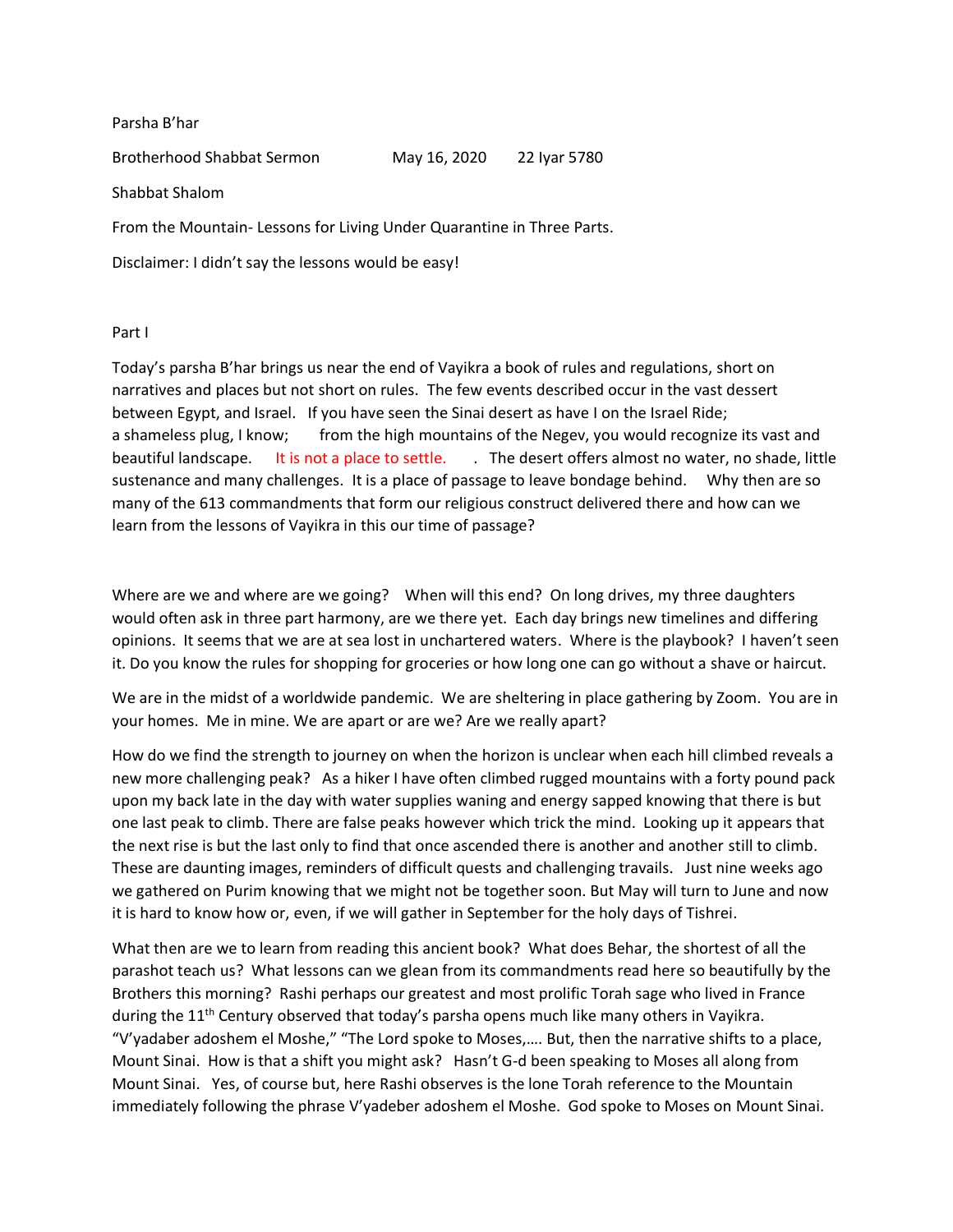What do we make of this; knowing that the Torah's language is chosen so precisely?

When G-d is said to speak from Mount Sinai we are reminded that we are all there listening. In Exodus, Chapter 19 verse 2, the people amassed as many, entered the wilderness, but as one they camped at the foot of Mount Sinai. Our tradition teaches that all of Israel was gathered at Mount Sinai even those yet born. On Shabbat when Jews pray around the world it is said that we are together as at Sinai. If we are together as Jews around the world on Shabbat then today, throughout the Pandemic and throughout all time we as brothers we as Emanuelites and we as Jews are together as one today and everyday.

• Part II

There is more in today's parsha. More than just an opening line. Rashi tells us that the Mount Sinai reference alerts us to take special notice of the laws that follow. What are these laws the Shmita and Jubilee edicts and what reference do they have to our current crisis? What does G-d tell Moses to tell the Israelite people in the closing passages of Vayikra. What last commandments will we hear? We are told that the land comes with restrictions. Now remember the setting, the Israelites encamped at the foot of Mount Sinai are former slaves, workers at the end of a whip, landless laborers who have escaped the lash to begin new lives in a new land. They have been promised a land flowing with milk and honey a place to multiply as like the stars. Though not Eden, it is the Promised Land call'in as Chuck Berry would sing so many years later. The people are tired they are restless and they are bubbling with revolt already having constructed the golden calf but there are rich fields that await.

And then in verse 3 G-d tells Moses, the land shall observe a Sabbath of the Lord. Six years you may sow your field and six years you may prune your vineyard and gather in the yield BUT in the Seventh year the land shall have a Sabbath of complete rest. It is not the Cecile B. Demille scene that comes to mind here but Mel Brooks instead from the thousand year old man. Moses has been upon the mountain dutifully taking notes of every word G-d utters and G-d tells Moses to tell those farmers down there that one out of every seven years the land shall rest. He's joking. No? How is that going to work? Sounds a bit like Governor Cuomo telling the restaurants, the Broadway theaters, the Knicks the Nets the Rangers the Yankees and the Mets to take a rest. If this were Michigan there'd be a revolt. Yet there it is in the Torah read each year in synagogues throughout the world. If the ancients could withstand a year of rest from agrarian production, the very lifeblood of their economy, what lessons can we learn? Keep in mind that we are not talking about crop rotation. We are talking about crop starvation. How does this work. How does one survive the shmitah? A year without crops. Sure you and your servants can gather what grows on its own or falls off the vine but no fresh crops.

Lesson one; learn to save. Don't eat all your food grown each year. Save some for the lean years, the shmita. Lesson two, our bounty is borrowed from the earth a finite resource that cannot give endlessly without being depleted. Deal with it. Lesson three, deprivation grows character and lesson four, we our people will survive. We are in a sabbatical year; life is not normal and without diminishing the pain and loss that have touched us all, we will emerge.